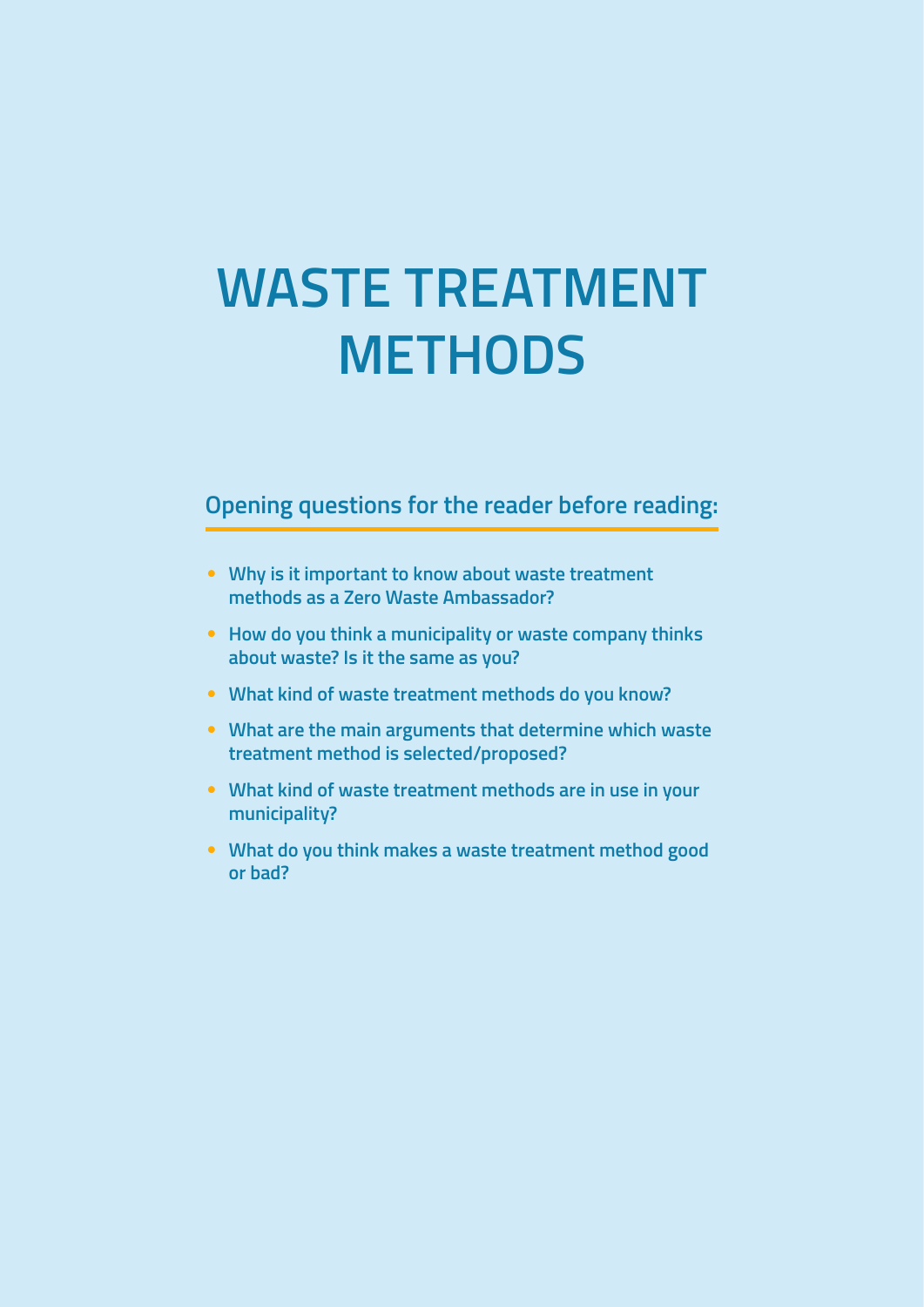We are not placing zero waste into an empty space, but in an already existing infrastructure. A Zero Waste Ambassador should know the basics of waste management, e.g. waste hierarchy and technologies which are described in it. It's important to know the global, EU and national target values, to be informed about the roadmap of waste management and circular economy. It is necessary to link waste management with other sectors, be it transport, energy or construction. Municipalities, but also producers of our consumables have obligations and responsibilities which are set by law. Zero waste has to contribute to the legal responsibilities for municipalities or waste companies, zero waste has to become beneficial!



**Before reading more into this chapter, think about why your municipality has selected the waste treatment options it has. What do you think were the reasons?**

### **Future perspectives in Waste Management**

Typical driving forces in waste management are:

- Public sanitation;
- Prevention of littering and illegal dumping on land and sea;
- Material and energy recovery;
- Savings and economic incentives;
- Producer responsibility;
- Need for remediation:
- Urbanisation.

Some of the new challenges:

- Achieving Sustainable Development Goals (SDGs) these 17 UN-defined global goals are fundamental for mankind to preserve opportunities to live in dignity and prosperity across generations. The goals cover ecological, economic and social sectors.
- Lack of resources and secure supply chains we are running out of metals which could actually be harvested from waste.
- Resource efficiency we must improve utilisation of resources through smart products and eco-design.
- $\bullet$  Climate change proper management of biowaste and reduction of CO<sub>2</sub> and CH<sub>4</sub> will help to slow down the speed of climate change.
- Alternative energy sources energy-rich waste fractions provide electricity and hot water in urban areas, and they replace fossil fuels.
- New waste streams e-devices, flat screens and IT-equipment, smart clothes and houses, internet of things, nanomaterials etc., will require treatment methods which did not exist before.
- $\bullet$  Globalisation we need to learn the treatment of materials which do not exist in each of our countries.
- Ageing population elderly people have different patterns of consumption.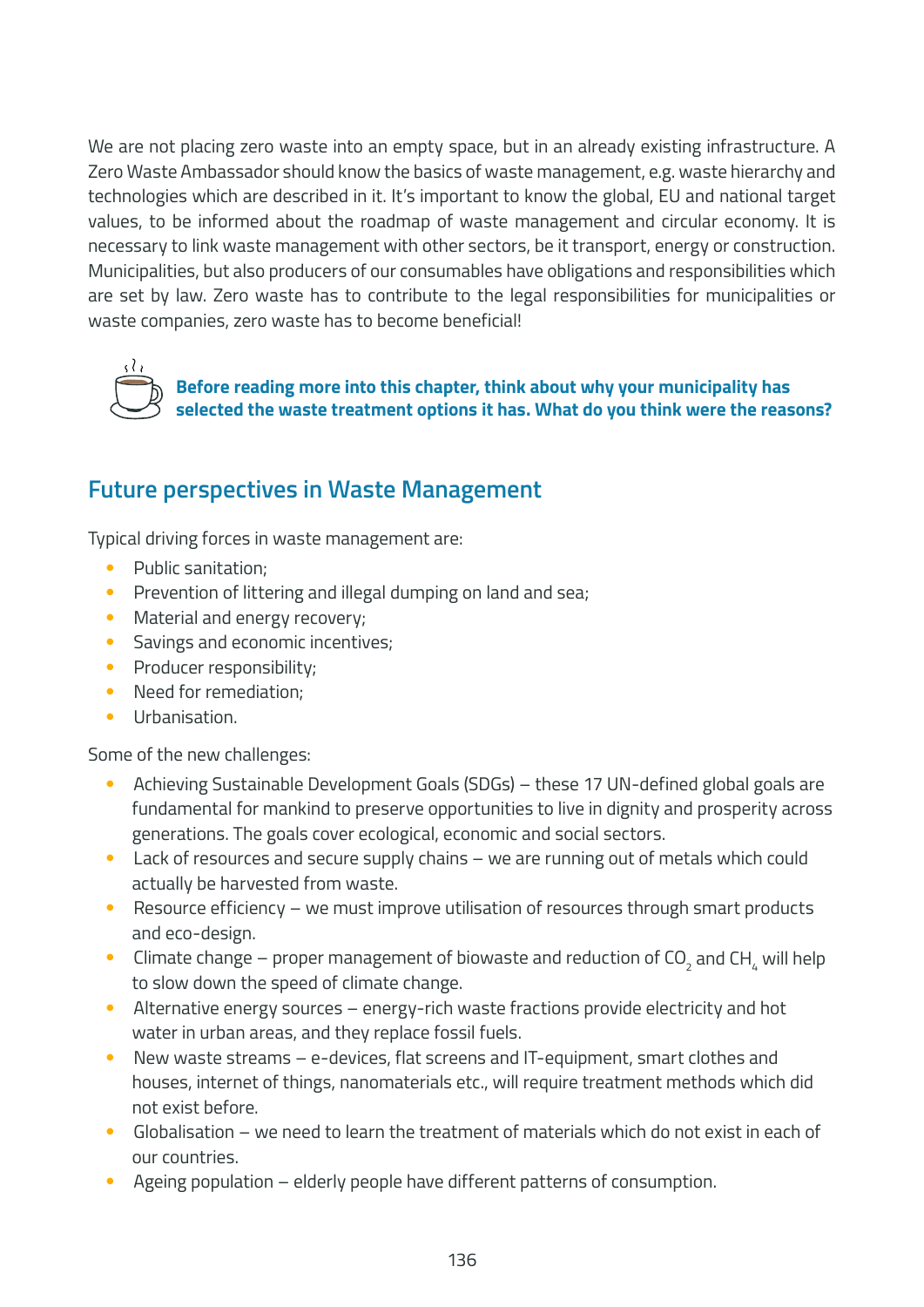- Circular economy, life-cycle thinking, and green jobs to replace the linear production and consumption routes.
- Extended Producer Responsibility to finance collection and treatment of particular waste streams.
- Artificial intelligence and robotics to allow automated waste processing.
- Crisis waste management permanent or temporary waste collection systems, e.g. for refugee camps or in war zones.
- Zero waste to manage waste in a manner that there is no need for discarding wastes.
- Urban mining to handle our entire urban environment as a future quarry of new materials, etc.
- Improving treatment plants facilities.
- Decreasing the gap between policy makers and citizens to avoid conflicts when taking important decisions (for example a new anaerobic treatment plant) – public debate.
- Avoiding "waste tourism" (waste made in a place but treated somewhere else because of the lack of treatment facilities).
- Bureaucracy.
- Non technological obstacles (laws and regulations).

Increased GDP will affect the amount of food waste along its production chain, and leftovers at homes. The organic fraction will be more dominant in municipal solid waste (MSW), and the greenhouse gas (GhG) challenge has to be faced. Sustainable and cost effective treatment of biowaste will be a combination of composting and anaerobic digestion (waste-to-bioenergy), and nutrient recycling will offer the best solution. Bio-refinement of functional compounds from organic wastes will boost, but it will take ages to incorporate it into the waste management system on a large scale. Cross-border transportation of waste materials will become inevitable and should be seen as everyday practice, provided that it is well controlled by authorities.

### **Integrated waste management**

Integrated solid waste management means the strategic approach to sustainable management of solid wastes covering all sources and all aspects, like:

- Pattern of waste generation,
- Source separation and waste segregation,
- Collection and transfer.
- Secondary sorting,
- Treatment,
- Recovery and disposal in a combined way,
- Production of secondary raw materials with an emphasis on maximising resource use efficiency.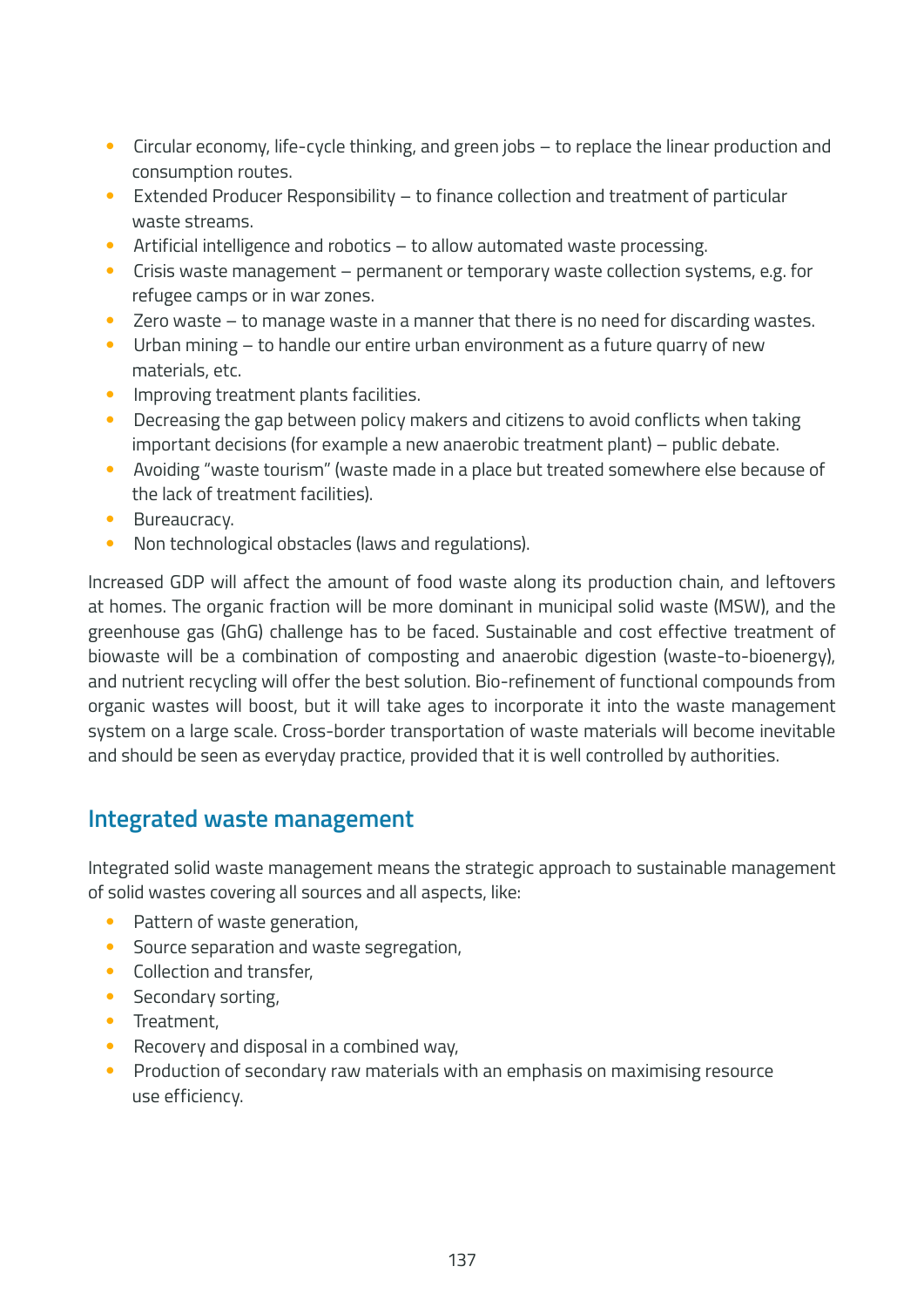Waste is separated into several fractions and not one; quality is evaluated and upgraded whenever possible; and waste is used as material, rather than disposed of in landfills. Integrated waste management employs several waste control and disposal methods such as source reduction, recycling, reuse, energy recovery or just incineration; and finally sanitary landfilling, to minimise the environmental impact of waste streams.

### **WASTE TREATMENT**

**Waste treatment** refers to any activity that enables material recovery.<sup>1</sup> The waste sector prepares waste for recovery or disposal by using mechanical, thermal, chemical or biological processes on waste. This also includes sorting and packaging of waste for transport.



By treatment we aim to make waste more easily manageable by:

- Reducing the quantity of the waste,
- Reducing the hazardousness of waste,
- Improving the amount and quality of recovered materials,
- Facilitating its management or disposal.

Reduction of volume is achieved by crushing, shredding, and compacting the waste.

Sorting into individual fractions takes place by:

- **Hand sorting** (hand-picking, manual sorting). It is widely practised, but slow, dirty, unpleasant, unefficient. However, it is flexible and easy to organise.
- **Mechanical sorting.** Sensor-based sorting in the near infrared spectrum (NIR) is well established in Europe.

Properties of waste can be altered by washing, moistening, drying (thermal, biological), melting and granulating. Baling and storing is required for logistic purposes. Baling includes compacting into uniform shapes, and wrapping to avoid quality loss during storage and transportation.

Waste treatment is not a goal by itself, but rather a preparation step that enables further mechanical treatment.

#### **When reading about different waste treatment methods below, try to think about their advantages and disadvantages first yourself, before looking at the lists.**

Every method has them, they might be advantages or disadvantages just from someone else's perspective (like an elected politician or the owner of a waste company).

<sup>1</sup> For waste management terminology, check the *Zero waste basics* chapter of this handbook.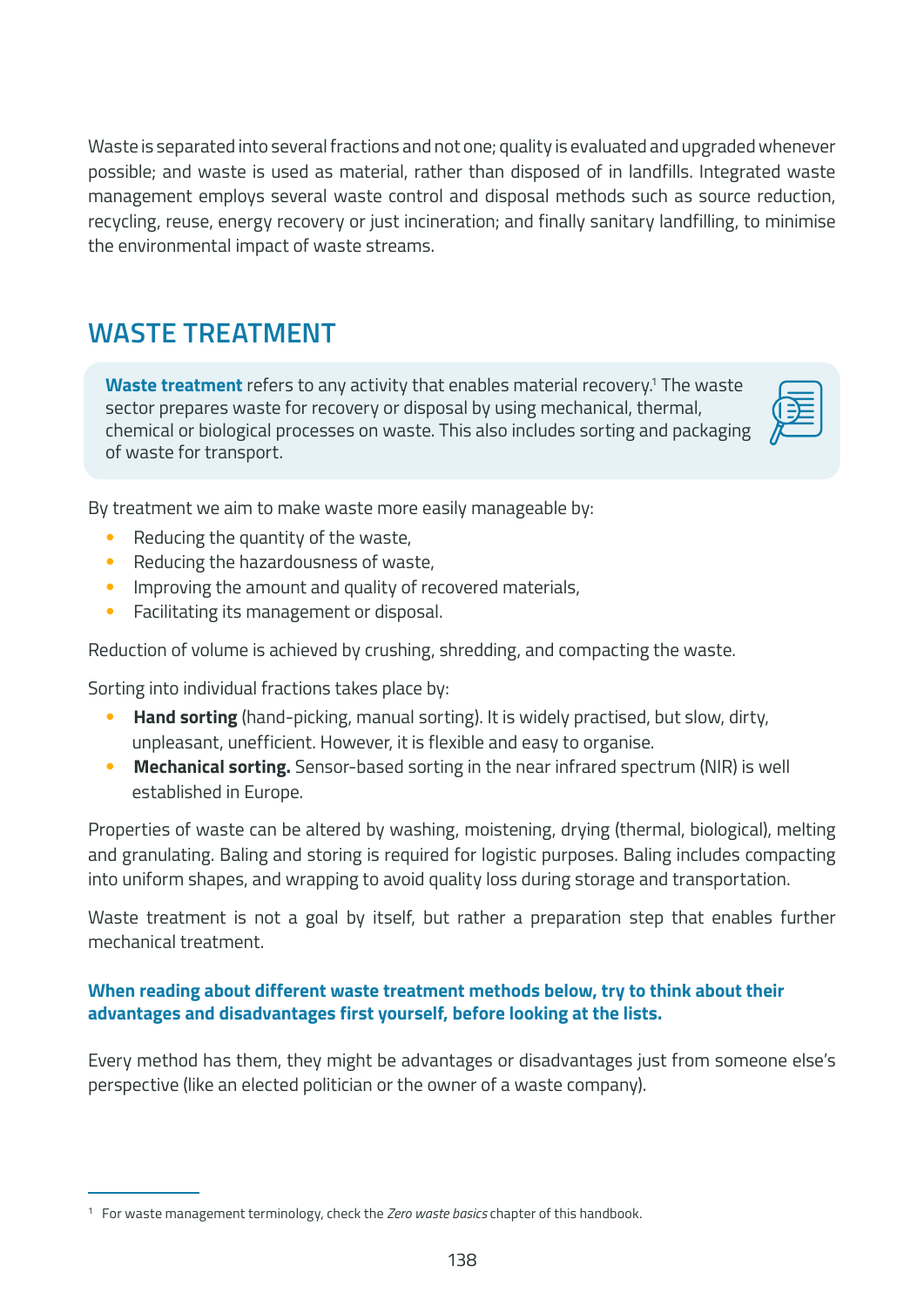### **BIOTREATMENT**

Organic wastes are materials originating from living sources like plants, animals, and microorganisms that are biodegradable and can be broken down into simpler organic molecules. This happens in natural cycles in our environment. In urban areas, however, we cannot rely on natural processes and have to use technology. Organic waste recycling is the process in waste management where organic wastes are recycled into useful products.

Composting on a municipal scale requires segregating the organic waste from other waste materials to ensure a high-quality end product – compost.

**Composting** is the process of decomposition of organics by soil organisms resulting in the recycling of nitrogen, phosphorus, and other soil nutrients into humus-rich components.



**Composting differs from the natural degradation** process because input of oxygen and moisture, temperature, and degradation process as such is monitored and controlled by the operator. There are quality standards for the compost, and the facility has to meet the emission limits which are set by legislation. Compost is used as a fertiliser and soil improver, because it enriches soils with nitrogen, phosphorus, organic carbon, and microorganisms.

Several composting technologies are practised depending on the space, the volume of organic material to be composted, budget, climate etc:

- Windrow composting is the cheapest and simplest, where organic waste is placed in a large pile known as a windrow and periodically mixed to introduce oxygen and promote microbial activity.
- More sophisticated windrow systems rely on force aeration, and covering the pile against weather conditions.
- Another method is in-vessel composting, where the process is controlled by a composting chamber.
- Enclosed systems are much more expensive than windrow systems, but they require less land because of the faster processing time and better control over odours.

It is important to consider:

- Quality, types and availability of input materials (the biowaste).
- Siting and sizing of a composting facility.
- Technical issues, stormwater and odour management, climate considerations, birds and vermins.
- Benefits from composting for waste producers, and fee system.
- Market for compost and product certification.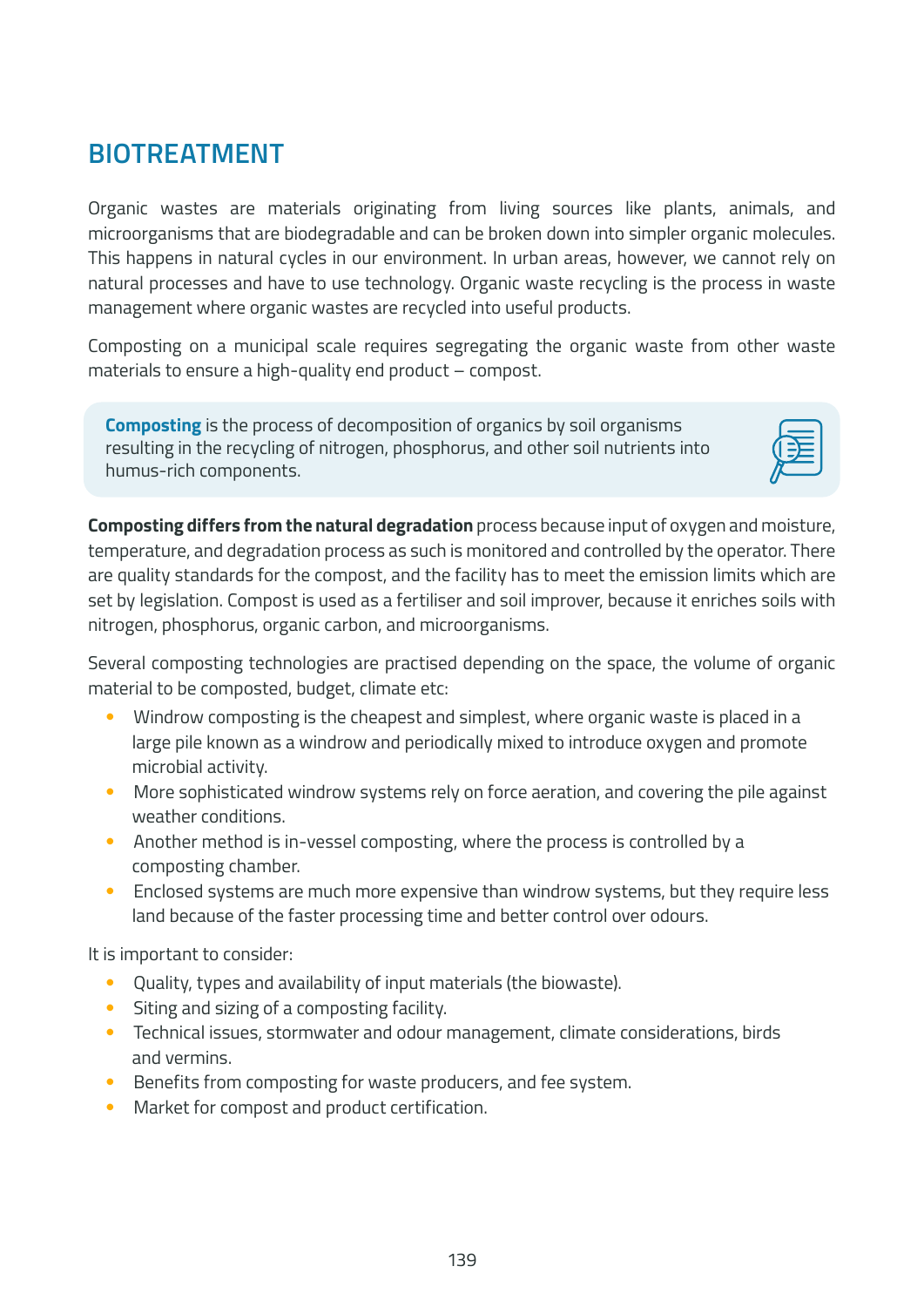**Anaerobic digestion (AD)** is a biological process of converting organic waste into two usable products – biogas and digestate, a semi-solid fertilizer.



The digestate can be used for agricultural purposes and the methane-rich biogas can be used to generate electricity and heat. Organics are placed in closed reactors where oxygen-free conditions are maintained. Anaerobic microorganisms convert biomass into biogas and nutrient-rich residue which is called digestate. Biogas produced by anaerobic digestion is a mixture of  $CH<sub>4</sub>$ , CO<sub>2</sub>, and small amounts of  $\mathsf{H}_{\mathfrak{z}}$  and  $\mathsf{H}_{\mathfrak{z}}$ S. Usually, the process requires two to three weeks.

#### **When to use composting, when anaerobic digestion?**

Small scale composting can be easily applied everywhere, by anyone, and it can be practised anywhere. It is a perfect opportunity to start with treating organic waste. Windrow composting of garden waste in open air is common for beginners. To become economic, the scale of composting has to grow beyond 10,000 t/y throughout. Large scale composting requires equipment and space. Air treatment is a must in case of reactor composting.

Anaerobic digestion (AD) requires special heated reactors and relatively high and a steady flow of waste. The revenues depend on the gate fee $2$  of input material, price of biomethane, and ease of utilising digestate. It requires skilled personnel and strict safety measures, because methane is explosive gas. To become economic, the scale of AD has to grow beyond 20,000 t/y throughput. Both liquid and solid state AD are widely used. Home-size AD reactors are not possible. Along with AD treatment, the mass of waste does not change significantly. It means that the treatment residues, the digestate, have to be further treated. Quite often it is dewatered and post-composted. After that it can be used as common compost.

#### **Advantages** of biotreatment:

- Separate collection and treatment of organic waste reduces GhG emissions from landfills.
- 
- If organic waste is separated from waste stream, then the remaining material (e.g. packages) are cleaner, making material recovery easier.
- The end product of biotreatment (both compost or digestate) are fertilisers, and also are improving quality of soil.
- AD produces biogas, which is an alternative to fossil fuels and is easily marketed.
- Compost reduces demand of mineral fertilisers.
- Locally organised biotreatment creates jobs.

#### **Disadvantages** of biotreatment:

- Treatment of organic waste is costly.
- It requires equipment.
- It requires odour and leachate purification.
- There can be some difficulties in marketing compost/digestate.

<sup>&</sup>lt;sup>2</sup> Gate fee is the fee paid at the reception to any waste treatment plant. It does not include transportation cost, but it does include the cost for processing of waste and taxes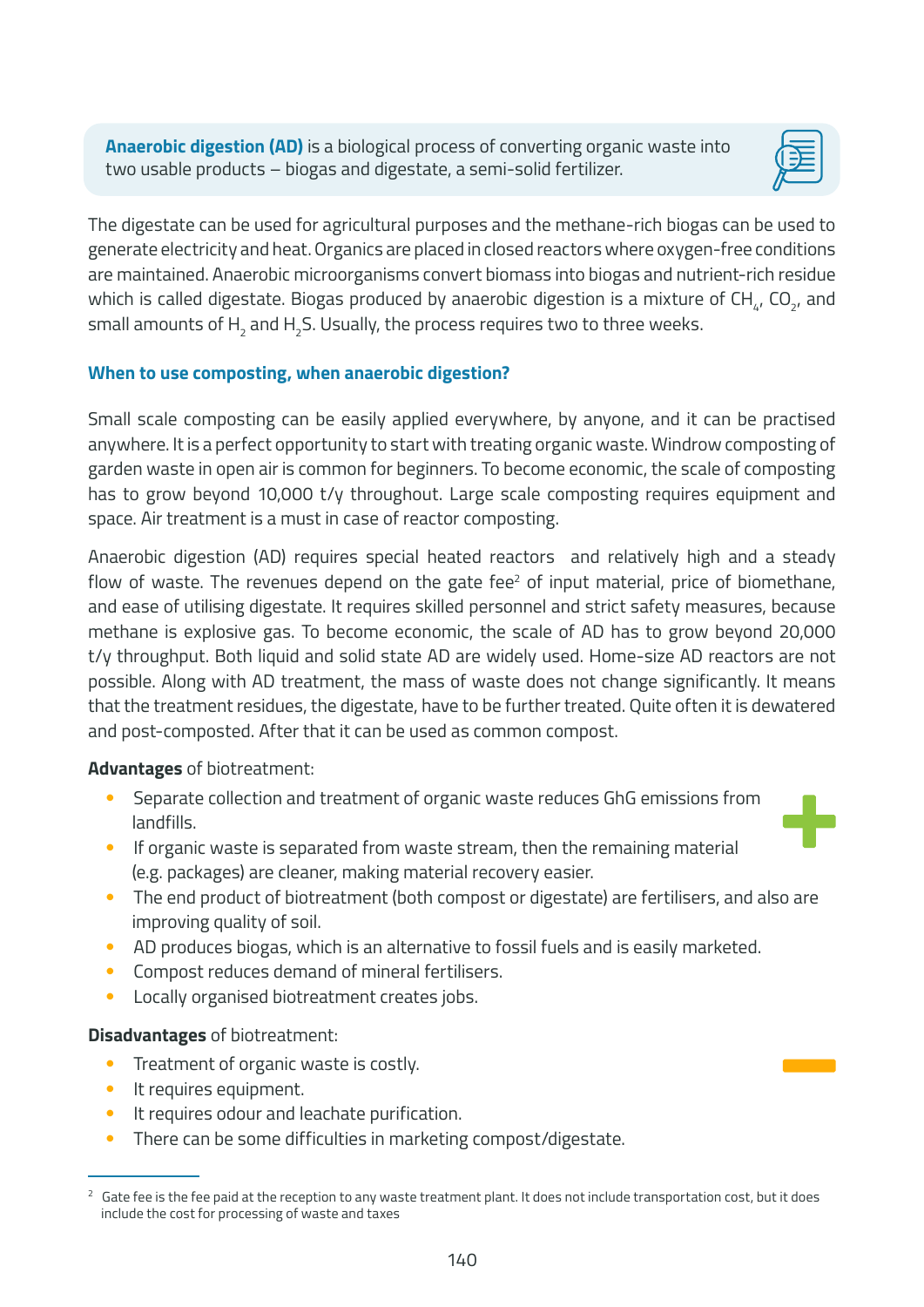- Regardless of the quality, the compost or digestate is still considered waste, and has to be marketed under waste regulations.
- Process, if in open air, is weather-dependent.
- AD requires highly skilled personnel, because the process is sensitive, and the biogas is explosive. Gas requires additional cleaning.

### **MECHANICAL-BIOLOGICAL TREATMENT**

As the name suggests, **Mechanical-Biological Treatment (MBT)** contains elements of mechanical treatment of waste, and then biological treatment of the finest part of it, which is rich in organics. An MBT plant is a type of waste processing facility that combines a sorting facility with a form of biological treatment such as composting or anaerobic digestion.

MBT plants are designed to **process unsorted mixed household waste**. MBT systems enable the recovery of materials contained within the mixed waste and facilitate the stabilisation of the biodegradable component of the material. This component is either configured to recover the individual elements of the waste or produce a refuse-derived fuel that can be used for the generation of power. The main idea of MBT treatment is to degrade organic material in a well controlled environment to avoid GhG emissions. Compared to similar degradation processes which take place in landfill, emissions are better controlled. After the organic fraction is composted or anaerobically digested, it should be disposed of to landfill. The concept of MBT was developed in the late 80ies to offer an alternative to waste incineration of unsorted wastes.

### **Why is MBT used?**

MBT was developed to treat unsorted waste. It required no change in collection, therefore it was attempted for less responsible municipalities.

#### **Advantages:**

- Robust technology, well automated.
- Organics degrade less GhG emissions.
- Anaerobic degradation is possible too CH $_{\textrm{\tiny{A}}}$  can be captured and used for energy.
- Plastic-rich fraction can be converted to refuse-derived fuel (RDF).
- The finest soil-like fraction is stabilised and it emits no GhG, so it can be landfilled under current regulations.
- MBT aims to minimise the need for landfilling and incineration.
- Available on a very large scale.
- Technology may be upgraded to handle sorted organic waste once source-separation replaces mixed waste collection.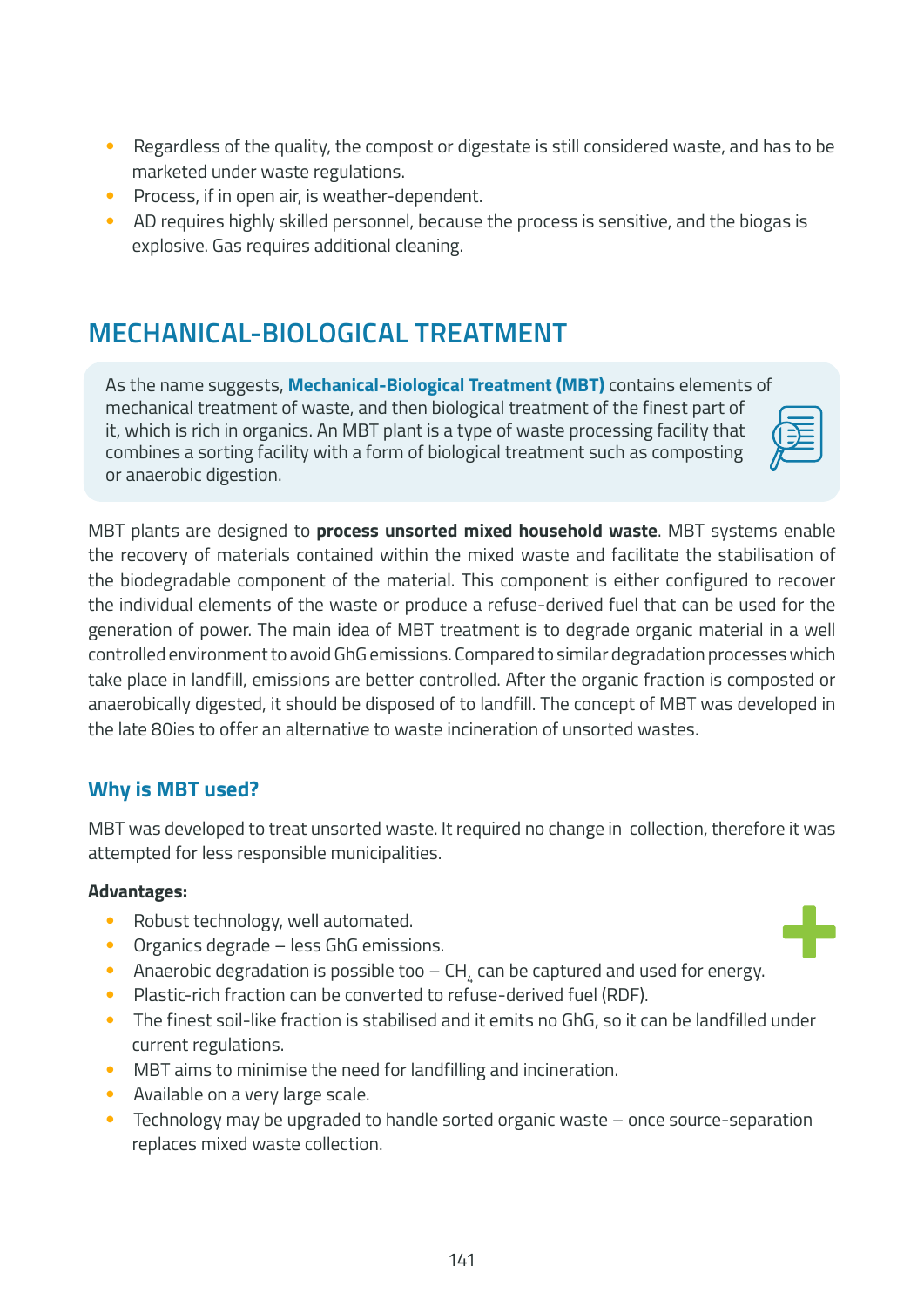#### **Disadvantages:**

- No sorting is demoralising for society, incorrectly signalling that do-nothing is acceptable.
- In the case of MBT (as in the case of having an incinerator or a landfill) the policy makers feel no push to change waste into recycling.
- Large investments.
- Equipment is not long-lasting.
- No straightforward end use for fine fraction other than landfilling.
- Soil-like fine fraction is not equal to quality compost and cannot be used in agriculture.
- MBT cannot be considered as recovery of waste from 2027 in the EU.

**Material recovery, biological treatment (MRBT)** is an advanced modification of MBT, where focus is not just processing plastics and other combustibles to waste fuels, but separating waste stream to individual waste materials like plastic, paper, glass, wood etc. The remaining organic-rich part is still subject for biological treatment. For more information check Zero Waste Europe's [policy briefing on MRBT.](https://zerowasteeurope.eu/wp-content/uploads/2020/06/zero_waste_europe_policy_briefing_MRBT_en.pdf)

### **WASTE-TO-ENERGY**

Wastes have been burned throughout the history of mankind. The incineration technology has developed dramatically since then. Even though there is no room for waste-to-energy in the Zero Waste hierarchy, it is currently still a reality in many places in Europe and elsewhere and when addressing this reality, we need to know what it is.

The most common technology is mass-burn. No pre-treatment is required and large volumes are incinerated 'as received'. Alternative to mass burning is incineration in rotary kiln and fluidized bed systems. One of the most important parameters is temperature: minimum for municipal waste is 850°C and for hazardous waste is 1100°C. The flue gas (gas from burning of waste) contains a wide range of particulate and gaseous contaminants and must be cleaned before released to the atmosphere. This is the most expensive part of waste incineration.

Incineration is not waste-free, because **ash is generated**. Typically ash makes up 25% of input waste. There is bottom ash and fly ash:

- The **bottom ash** is 90% of total ash content. It consists of non-combustible materials, such as sand, stones, glass, porcelain, metals, and traces of unburnt organics. Bottom ash makes 150 to 300 kg per 1 ton of waste incinerated.
- The amount of **fly ash** is 10% of total ash content. Fly ash is considered hazardous, and cannot be landfilled in municipal landfills.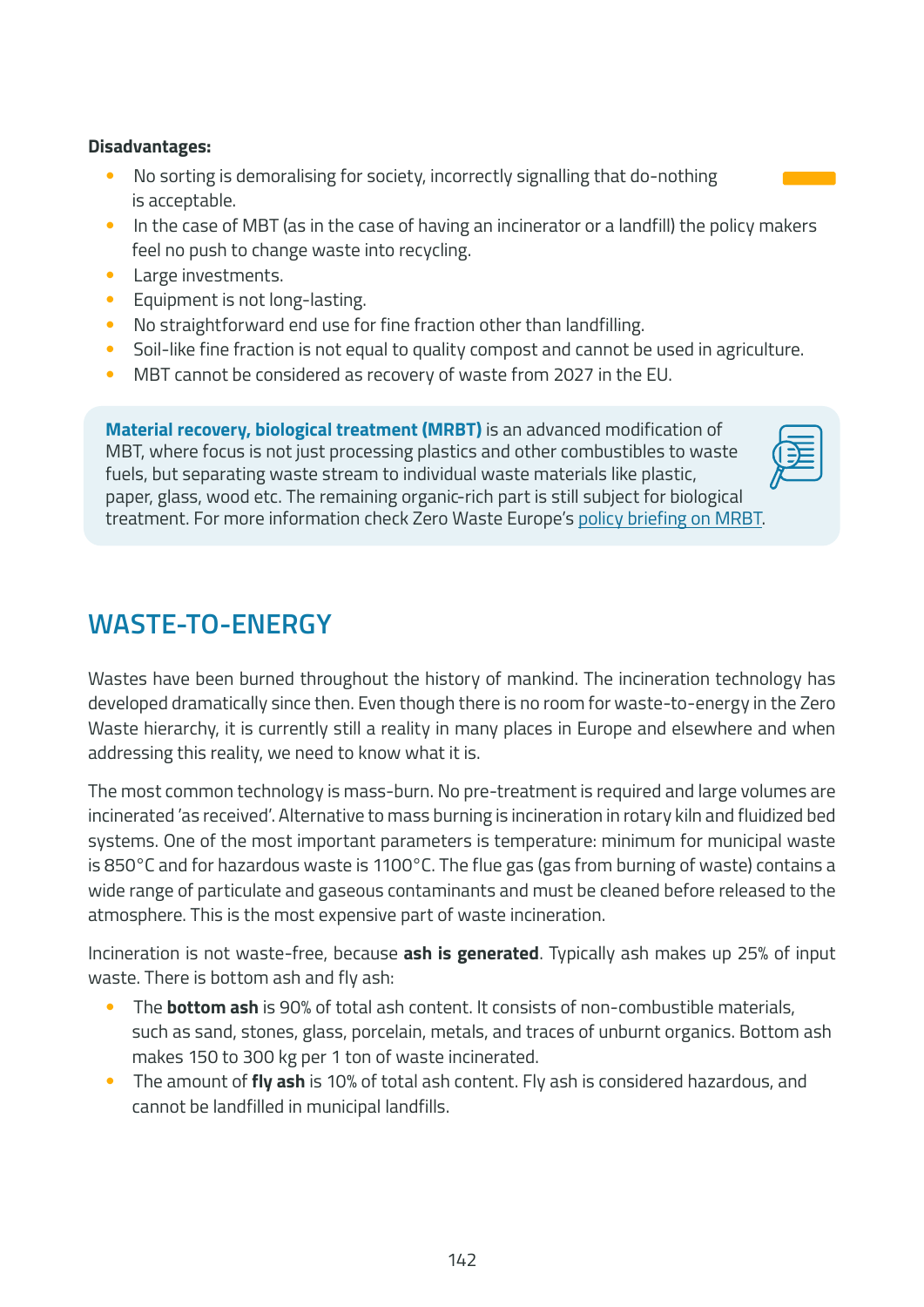- The process results in a significant reduction of the mass (up to 75-80%) and volume (up to 90%) of the waste, reducing the need for landfilling.
- Waste is sanitised and stabilised in minutes.
- Organic content of wastes reduces to minimum.
- Energy (heat and electric power) production is of priority.
- Waste incineration also contributes to savings in fossil fuel consumption, whereas restwaste from recycling can be incinerated.

Waste incineration is always a large-scale technology, which is both good and bad.

#### **Disadvantages:**

- Incineration seriously affects separate waste collection and other waste management technologies.
- Materials are lost for recycling, and organic carbon cannot be utilised in soils.
- Incineration is a major contributor to air pollution and a risk to public health.
- An incinerator is costly to build and maintain and once it exists, it has to work: it's not possible to switch on and off whenever we want.
- It's not an alternative to landfill (the result of the incineration goes to landfill in any case).

The combustible fractions of waste are food and green waste, paper, cardboard, plastics, rubber, wood – all well-recyclable materials. This is why incineration should not be an option unless other recycling methods have been exploited.

### **WASTE FUELS**

**Refuse-derived fuel (RDF)** is a fuel produced by shredding and drying municipal solid waste, commercial and industrial waste.

RDF consists largely of combustible components of municipal waste such as plastics, wood, rubber, textile, but also some biodegradable waste. Inert mineral fraction (like construction and demolition waste) is removed; as well as most parts of wet organic fraction. Reject waste is disposed of in landfills, or further processed.

**Advantages** of RDF compared to incineration of unprocessed fuel:

- It is homogenous, its calorific value is high, moisture and ash content are low.
- It is possible to prepare waste fuels 'on demand' according to market requirements.
- Waste fuels can be produced everywhere, also in small quantities; it is storable and easy to transport, and it is also exportable.
- Standard for solid recovered fuels exist, significantly broadening its marketing possibilities.







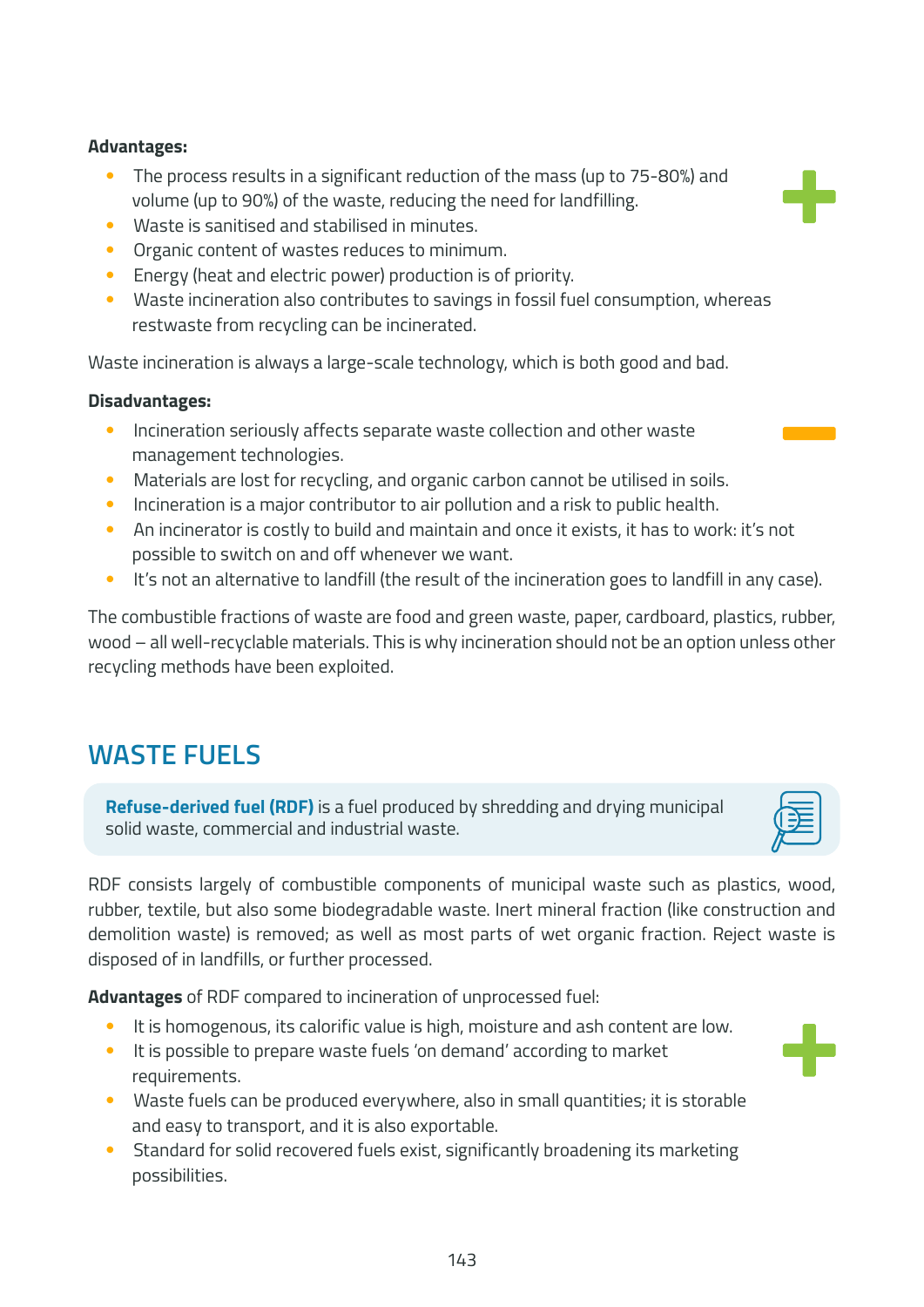#### **Disadvantages** of RDF:

- Its production is costly.
- Material is lost for recycling.
- Rejected fine fraction still requires disposal or further treatment.
- Any fuel which is made of waste is considered as waste, and rules for waste incineration apply – flue gases are still harmful to the environment.
- Storage requires great care, as organic-rich material is a subject for self-ignition.

Ferrous metals, aluminium and some individual plastic fractions may be removed for material recycling. Sometimes optional biodrying is applied to benefit from drying organic fraction, which should otherwise have been disposed of. **Biodrying** is a technology using heat produced in the initial stage of composting of biodegradable waste for augmenting its drying rate, whereas moist air is removed by ventilators. Excavated landfill plastic rarely requires biodrying as organic fraction has already been degraded. The number and the kind of processing steps correlate to the waste composition and the desired product quality.

Another type of RDF is **SRF – Solid recovered fuel.** SRF is distinguished from RDF as it is produced to meet a standard – the classification and specification requirements laid down in EN15359 (Standard from the European Standardisation Committee), CEN/343.

RDF is primarily utilised for energy production in incineration and co-incineration plants. SRF is typically used in the cement industry.

### **PLASTIC TO OIL AND GAS**

**Pyrolysis** is thermochemical decomposition of organic material at high temperatures in the complete absence of air (or oxygen). Pyrolysis leads to synthetic liquid fuel similar to crude oil and by-products as solid carbon and combustible synthetic gases. Liquid products can be mixed with natural crude oil and further refined to gasoline and other petroleum products.

**Gasification** occurs in the presence of limited amounts of air that allows partial combustion of the material. Gasification leads to flammable synthesis gas (syngas), which is a mixture consisting primarily of hydrogen, carbon monoxide, and some carbon dioxide.

**Syngas** is a valuable commercial product, which can be used as an intermediate to create synthetic natural gas, methane, methanol, dimethyl ether and other chemicals. It can also be used directly to produce energy as a substitute to natural gas.

Synthetic oil and gas can be used as raw material for producing new plastics. Then it is called chemical recycling of plastics.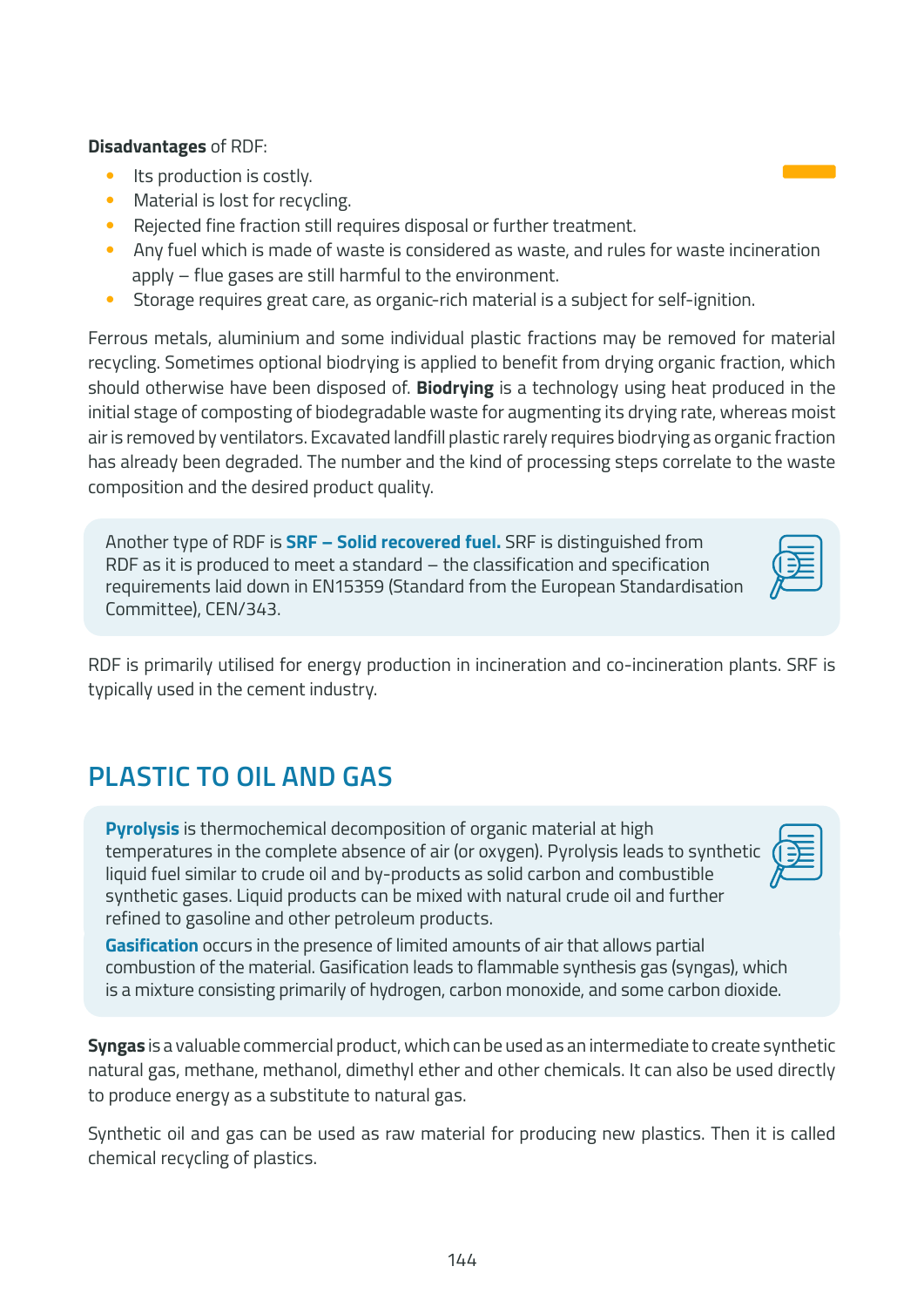**Advantages** of pyrolysis:

- Energy can be obtained in a cleaner way than from conventional MSW incineration plants because of lower amounts of nitrogen oxides (NO $_{\mathrm{\mathsf{\mathsf{x}}}}$ ) and sulphur oxides (SO $_{2}$ ) in flue gases.
- Most of pyrolysis' products solid, liquid and gaseous are energy-rich.
- The scale of pyrolysis' plant is more flexible than in case of mass-burn of wastes. Smaller volume is associated with smaller gas cleaning devices, which reduces investment and operation costs.
- Compared to solid waste or RDF, pyrolysis oil has high calorific value, it is well storable, easy to transport, and the potential market is worldwide.
- Oil can be further processed to other products too.

#### **Disadvantages** of pyrolysis:

- Its complexity and high energy demand.
- Equipment is sophisticated, costly.
- The result depends on the quality of waste. Municipal waste, however, is heterogeneous in composition and size.
- There are some environmental and safety risks too!

### **MUNICIPAL LANDFILL AS AN ENVIRONMENTAL PROBLEM**

Landfilling has many negative environmental effects during its active operational phase and even after it has been closed. One should reduce disposal as much as possible, but we cannot totally avoid landfilling in the future. Ultimate recycling of waste is not possible due to economic, technical, environmental and health reasons. Therefore, we should improve the environmental performance of landfills and build sanitary landfills. Sanitary landfills are those where waste is isolated from the environment until it is safe. $3$ 

### **Additional reading about the environmental effects of landfills and basics of safe landfills:**

"Landfill basics" chapter from [The Keep It Clean Plan](https://letsdoitfoundation.org/wp-content/uploads/2021/02/Keep-It-Clean-Plan2020_LDIF.pdf) by Let's Do It Foundation.

<sup>&</sup>lt;sup>3</sup> [Landfill Directive 1999/31/EC](https://eur-lex.europa.eu/legal-content/EN/TXT/?uri=celex%3A31999L0031) (amended by the [Directive 2018/850/EC\)](https://eur-lex.europa.eu/legal-content/EN/TXT/?uri=CELEX%3A32018L0850) and the [Council Decision 2003/33/EC](https://eur-lex.europa.eu/legal-content/EN/ALL/?uri=celex:32003D0033) on acceptance criteria (WAC) set standards for the authorisation, design, operation, closure and aftercare of landfills.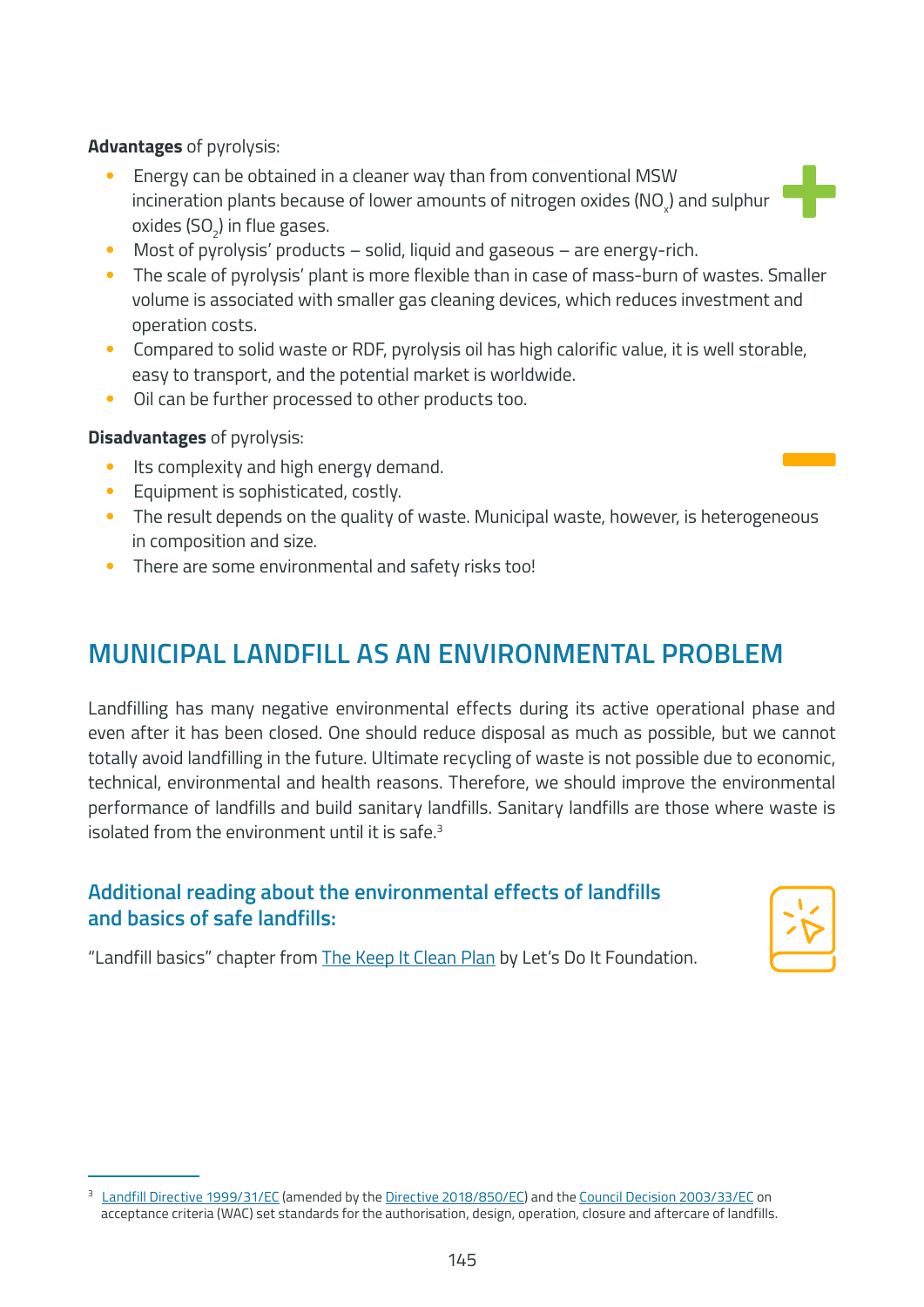## **LAST BUT NOT LEAST – RECYCLING**

**Recycling of waste** is defined in the EU's [Waste Framework Directive](http://eur-lex.europa.eu/LexUriServ/LexUriServ.do?uri=CELEX:32008L0098:EN:NOT) as "any recovery operation by which waste materials are reprocessed into products, materials or substances whether for the original or other purposes."



This includes the reprocessing (composting) of organics but importantly does not include energy recovery and the reprocessing into materials that are to be used as fuels or for backfilling operations. Often recycling is split into 2 categories:

- **1.** Material recycling for materials such as paper, metals, plastics etc.
- **2.** Recycling of organics via composting and digestion.

The issue of recycling and the role it plays within local zero waste programmes is much debated and one that we must tread carefully as Zero Waste Ambassadors. Therefore we have decided not to go into detail on the recycling process itself here, but rather focus on the different aspects of this debate. This is also because the necessary space and literature it would take to describe the recycling process of each material is far too long. However, we have included some links at the end of this chapter which can be useful to get to know the recycling processes for the key materials found within municipal solid waste.

At its core, true recycling is the foundation of a circular economy, which is why we advocate for effective separate collection systems so much. Effective separate collection, often done via the door-to-door system, is the best method for achieving high recycling rates, given that they result in more quantity of recyclables captured in better quality, therefore being easier to recycle.

With an increasing number of targets set by governments for the percentage of recycled content in products, and commitments by businesses to include a set % of recycled content in their own materials, it is clear that there needs to be a flow of high volume and quantity of recycled materials within the European market today.

#### **So as Zero Waste Ambassadors, we must advocate for separate collection systems at the local level as this is the greatest way to improve recycling and reduce residual waste. This is most commonly our entry point into discussions on zero waste.**

Of course though, recycling alone is not enough. Our work on increasing recycling must always be supported by advocacy on policies that prioritise the prevention of waste – tackling consumption and production patterns so that we reuse more materials in a circular manner.

Yet on the topic of recycling itself, what is clear today is that the **recycling system in Europe is not working.** It's not working for citizens, for municipalities, for recycling companies, for national governments, and – most importantly – it's not addressing the environmental problems we need to so urgently fix. This is particularly evident and important when discussing plastic recycling. In theory, all different types of plastics can be used again. The reality is vastly different though, with estimates suggesting that **only 9% of all plastic** ever generated worldwide has been recycled.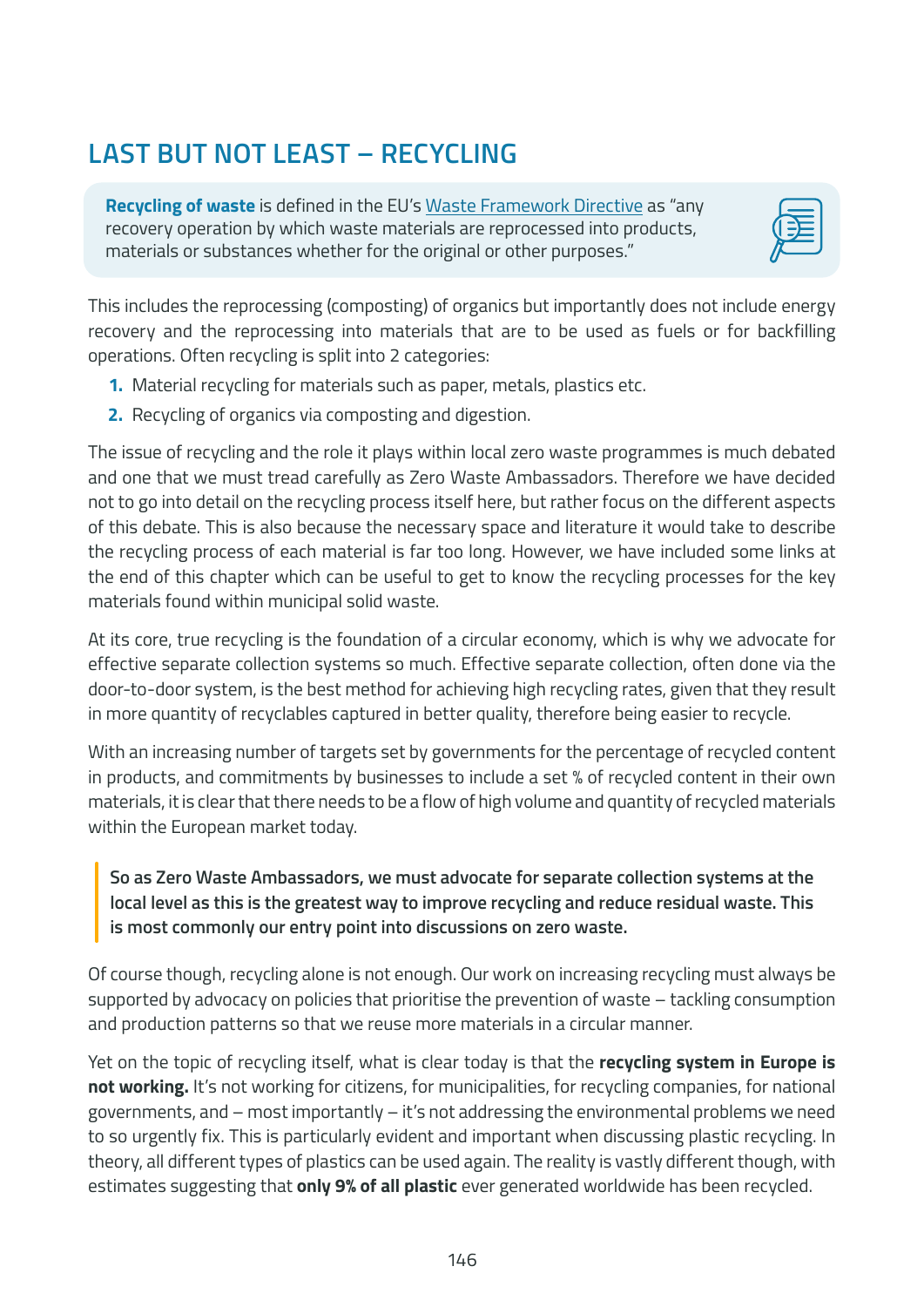# **Why do you think so little of plastics gets recycled?**

There are several reasons for that.

- **1.** True recycling is not often what happens. Materials collected for recycling, especially plastics, often have the potential for one or two more lives before they end up as waste. For example, plastic bottles being recycled into socks or garden furniture – this is **downcycling**, meaning the quality of the end material is worse than that of new material and further recycling eventually becomes impossible. In most scenarios, they still also require a certain amount of virgin material – the material being used for the first time since its extraction and manufacturing – as well as an intensive amount of energy to be remade. Worse, there is an increasing trend to burn plastics for fuel and call this "chemical recycling." When in fact this is just embedding an unsustainable treatment method within the system.
- **2.** There is also a particular concern for recycled materials which come into contact with the foods we consume, such as plastic packaging. If recycled content is put into plastic packaging for what is called **"food contact materials"**, there is very little knowledge or regulation on where this recycled content came from and therefore the potential hazardous chemicals which may exist in this recycled material – which we then subsequently put into our bodies. There needs to be new regulation, ideally from the EU, that ensures all products and packaging, including those in contact with food, are durable, reusable, toxic-free and recyclable at the end of life, allowing to achieve a toxic-free circular economy.
- **3.** European municipalities still use **different calculation methods for recycling**, even within one country, so the data gathered on recycling cannot be accurately compared from one country to another. Some include the discards from recycling as they were at least collected for recycling, even if they didn't end up being recycled, whilst other reporting methodologies include fuel made from burning waste. As mentioned in the *Waste policy and advocacy* chapter, the EU has introduced new legislation (2020) to enforce a harmonised calculation methodology across Member States to help overcome this issue, although we won't see the results of this bearing fruit for a couple of more years.
- **4.** European countries still **export vast quantities of our waste to non-European countries.** This is often classified as recyclable materials but the reality is that it is dirty and unusable materials that European recycling companies and waste handlers do not want. Many of the countries who receive this waste, whether legally or too often illegally, have poor waste management infrastructure themselves and therefore are not able to treat the waste properly. This results in tonnes of plastic and other dirty types of waste being burnt, landfilled or dumped – damaging local communities and biodiversity in regions far away from Europe where the waste was initially generated.
- **5.** Finally, there remains an issue with the **definition of recyclability** or the lack of one. For example, if a product claims it is 100% recyclable, that does not mean it will of course be 100% recycled in the area where that product has been consumed. Due to a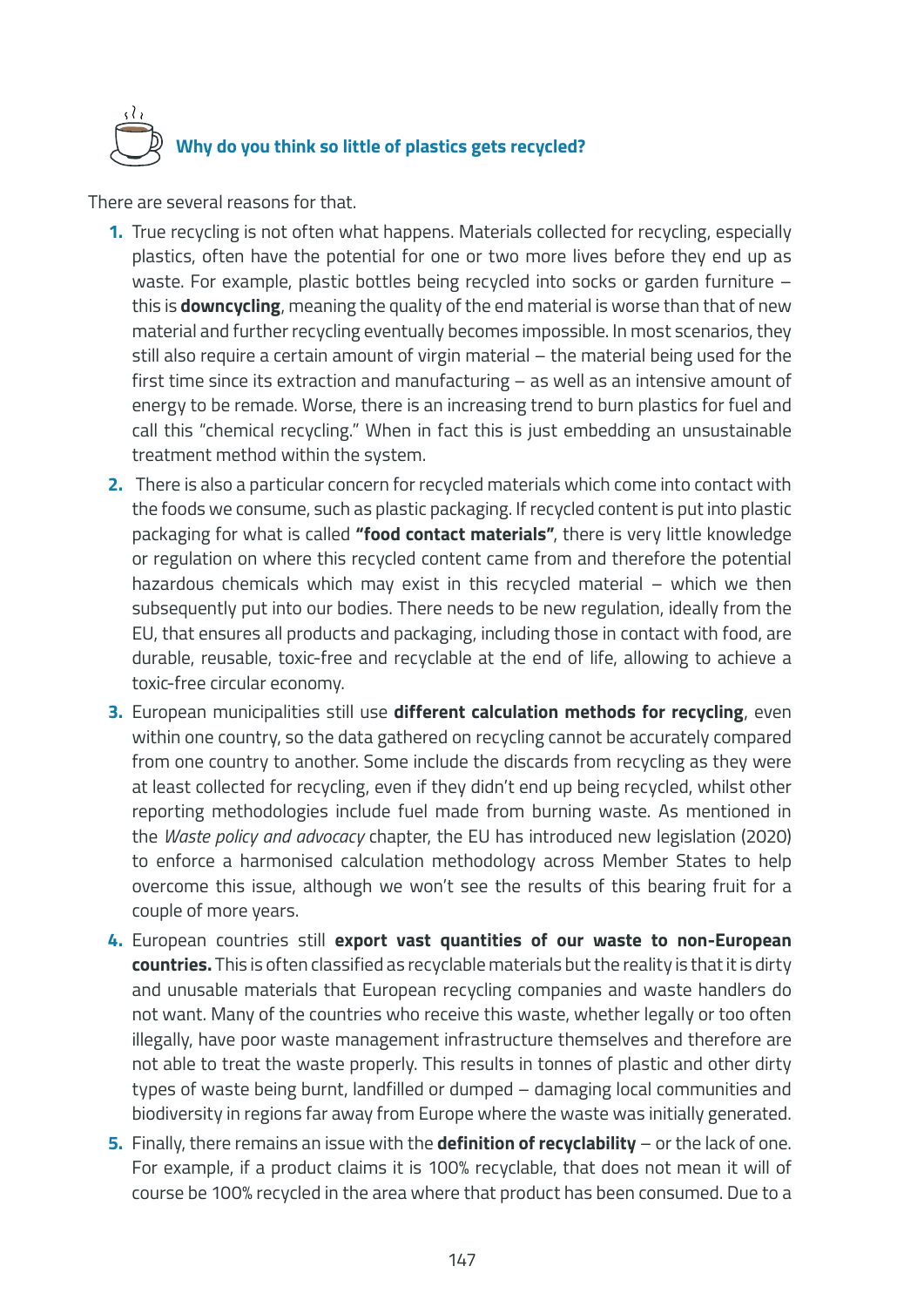lack of a harmonised definition of recyclability, recyclability claims are not necessarily based on real life conditions such as the availability of recycling infrastructure, market conditions and the financial viability of recycling operations. While waste prevention and reuse efforts must be prioritised, we cannot achieve a circular economy, as outlined in the Circular Economy Action Plan, without closing this huge gap between recyclability potential, actual collection and sorting, and final recycling. This requires European-level action to establish a clear harmonised definition of recyclability, to strengthen the enforcement of existing requirements in key EU legislation, such as the [Packaging and Packaging Waste Directive,](https://ec.europa.eu/environment/topics/waste-and-recycling/packaging-waste_en) revised, which would help ensure that ambitious sector or product level standards for recyclability are established.

### **FINAL REMARKS**

By knowing the pros and cons of every waste treatment method, you as the Zero Waste Ambassador can easily discuss the possible transformation of a municipality to a Zero Waste one. You just have to avoid a costly and outdated mindset. Recycling is a debatable issue but it remains a core part of the circular economy and is often the best entry point to focus on in initial discussions with municipalities. The limitations and failures of our current recycling system must be known and recognised within our work. As a result, focus more attention on the upper end of the waste hierarchy, and minimise landfilling and energy use. You cannot just reject – you have to replace these methods by offering viable solutions.

### **Additional reading and links on waste treatment and recycling:**

[Decision Maker's Guides for Solid Waste Management Technologies](https://openknowledge.worldbank.org/handle/10986/31694) [Mechanical-Biological Treatment: A guide for Decision Makers](https://www.cti2000.it/Bionett/BioG-2005-003%20MBT_Summary_Report_Final.pdf) [European Biogas Association](https://www.europeanbiogas.eu/) [European Composting Network,](https://www.compostnetwork.info/) in particular its [factsheets](https://www.compostnetwork.info/downloads/factsheets/) [The European Recycling Industries' Confederation \(EURIC\) factsheets](https://www.euric-aisbl.eu/facts-figures/euric-brochures) [European Environment Agency's advocacy work on recycling](https://www.eea.europa.eu/ims/waste-recycling-in-europe) [Plastics recycling](https://www.plasticsrecyclers.eu/plastic-recycling) [Paper/cardboard recycling](http://paperforrecycling.eu) [Glass recycling](https://closetheglassloop.eu/)